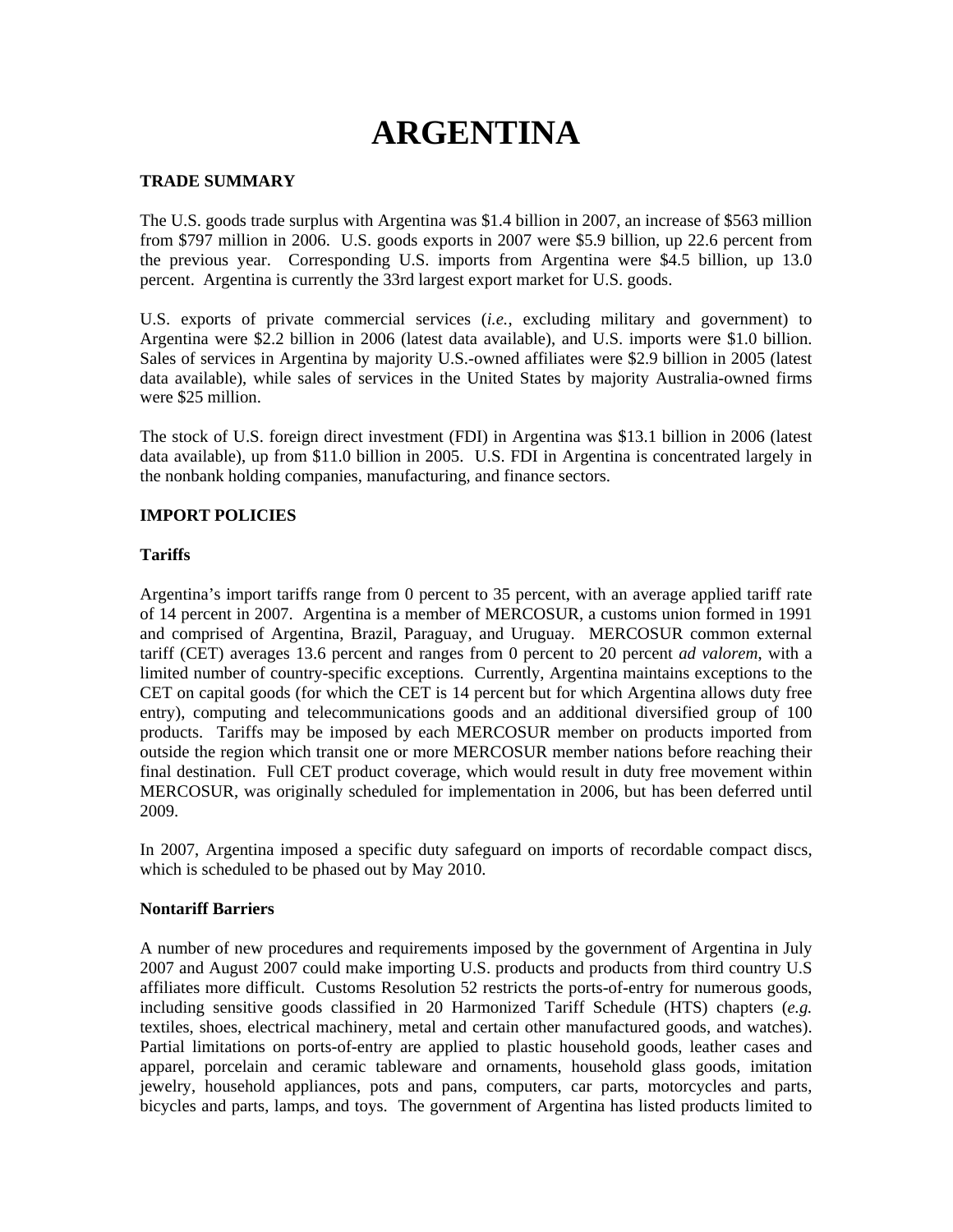certain ports-of-entry, and the ports-of-entry applicable to those products available at http://www.infoleg.gov.ar/infolegInternet/anexos/130000-134999/131847/norma.htm.

Depending on their country of origin, many of these products are also subject to Customs External Note 58, which revised some reference prices and set new ones on over seven thousand tariff lines. This Note expands selective, rigorous "red channel" inspection procedures (via Resolution 1907 of 2005 and amplified by Customs External Note 55 in 2007) to a broader range of goods and requires importers to provide guarantees for the difference of duties and taxes if the declared price of an import is lower than its reference price.

Customs External Note 57, which the government of Argentina indicated was designed to discourage under-invoicing and fraudulent under-payment of customs duties, requires importers of any goods from designated countries which are invoiced below the reference prices to have the invoice validated by both the exporting country's customs agency and the appropriate Argentine Embassy or Consulate in that country. The government of Argentina has made the list of reference prices and applicable countries (the Annex to Customs External Note 58) available at http://www.infoleg.gov.ar/infolegInternet/anexos/130000-134999/131630/notaext58-2007 sup.doc.

A number of U.S. companies with operations in Argentina have expressed concern that this combination of enhanced inspection, port-of-entry restrictions, reference price measures, and consularization requirements could delay and make more costly imports from their third country affiliates.

Since 2005, the government of Argentina has solicited private sector companies to negotiate and abide by sector-specific voluntary price caps aimed at limiting price increases on key components of the consumer price index (CPI), especially in the basic consumption basket. Sectors in which voluntary price accords have been negotiated include a variety of foodstuffs, personal hygiene and cleaning products, and pharmaceuticals. Gasoline and diesel fuel prices have been controlled by government pressure and government-promoted boycotts and the government has, with some exceptions, largely frozen public utility electricity, natural gas, water, and sewage taxes since 2002.

Since 2005, the government of Argentina has required nonautomatic licenses on shoes, requiring certificates that are valid for only 120 days and whose issuance involves procedures that, according to the private sector, are burdensome. There is an automatic license requirement for most footwear imports; the government of Argentina says this requirement is needed for informational purposes. Some U.S. companies, however, claim it is designed to delay footwear imports.

Also since 2005 the government has required nonautomatic import licenses for toys. Obtaining a license requires review by three different offices in the Ministry of Economy. The process generally takes 120 days, partly due to a backlog. Once issued, the certificates are valid for 60 days. Previously high and variable specific duties on toys were reduced to a maximum 35 percent *ad valorem* equivalent tariff in January 2007.

Argentina prohibits the import of many used capital goods. Used capital goods which can be imported are subject to a 6 percent import tariff. Some used machinery imports are allowed, but only if repaired or rebuilt. The Bilateral Automobile Pact also bans the import of used self propelled agricultural machinery, unless it is rebuilt. Imports of used clothing are prohibited through June 2010, except when donated to government or religious organizations, as established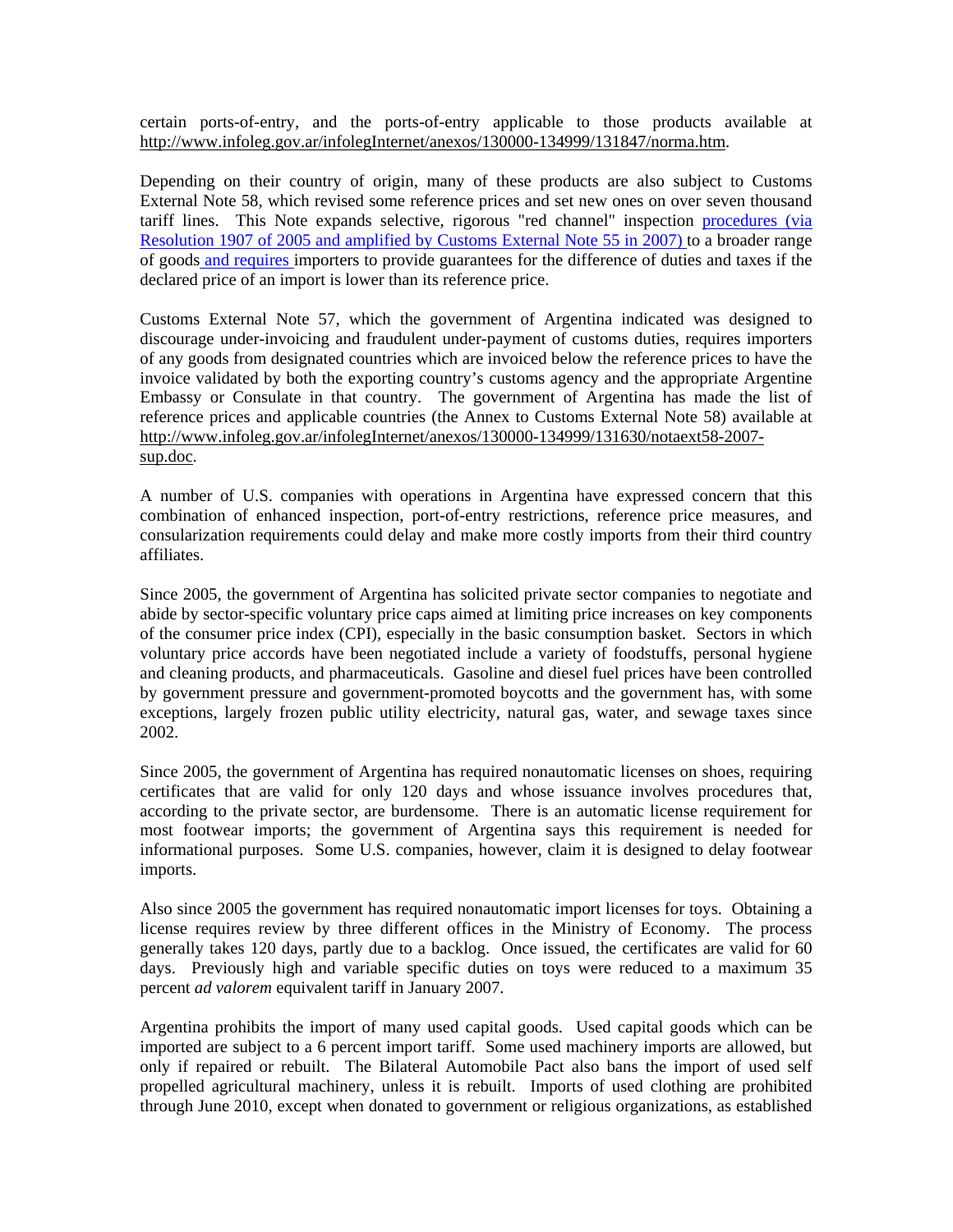by Resolution 367 in 2005. Argentina prohibits the importation and sale of used or re-treaded tires, used or refurbished medical equipment, including imaging equipment, and used automotive parts.

A fee of 0.5 percent to fund the government of Argentina's compilation of trade data is assessed on most imports (90 percent of all harmonized system tariff lines).

#### **Customs Procedures**

In 2005, AFIP Resolution 1811 modified the import-export regime applied to couriers. Previously, a simplified procedure for customs clearance applied to the international operations expedited couriers' shipments of up to \$3,000. Resolution 1811 reduced this maximum to \$1,000. Additionally, couriers now are considered importers and exporters of goods, rather than transporters, and also must declare the tax identification codes of the sender and addressee, both of which render the process more time consuming and costly. These regulations increase the cost not only for the courier, but also for users of courier services.

#### **EXPORT POLICIES**

Following the 2002 currency devaluation, the government of Argentina imposed export taxes on all but a few exports, including significant export taxes on key hydrocarbon and agricultural commodity exports, in order to generate revenue and increase domestic supplies of these commodities to constrain domestic price increases. In many cases, the export tax for raw materials is higher than that of the processed product to encourage development of domestic value added production. Crude hydrocarbon export taxes are indexed to world commodity benchmarks. Total export tax revenue in 2006 was equal to 10.3 percent of the value of all Argentine exports, including goods not subject to export taxes.

Other export taxes continue to be actively managed by the government of Argentina. In November 2007, export taxes on the following major agricultural commodities were increased: soybeans to 35 percent; soybean oil and soybean meal to 32 percent; corn to 25 percent; wheat to 28 percent; sunflower seeds to 32 percent; and sunflower meal and sunflower oil to 30 percent. The export tax on biodiesel is 5 percent with a 2.5 percent rebate. The differential taxes between raw and processed products create large incentives to process those commodities -- particularly soybeans, which are turned into oil and in turn provide the feedstock for Argentina's rapidly growing biodiesel industry.

Along with applying high export taxes, the government of Argentina requires export certificates for major commodities before an export sale can be shipped. This process has been used to control the quantity of goods exported, thereby manipulating domestic supply. Prior to the increases in export taxes in November 2007, the export registration process was closed for soybeans, corn, and wheat. Currently, registrations are open for soybeans with tighter restrictions on maximum shipment periods (150 days) than were previously allowed. Although registrations were opened for wheat in November 2007, significant crop damage prompted the government to re-close the registrations until late December 2007 in attempts to bolster the domestic supply. The export registration process for corn remains closed.

Export taxes on beef, as well as restrictions on beef exports, have been applied with the aim of increasing local supply and avoiding further increases in domestic beef prices. The government of Argentina suspended beef exports for 180 days beginning in March 2006, except for beef exports to the European Union under the Hilton quota program and beef exports guaranteed under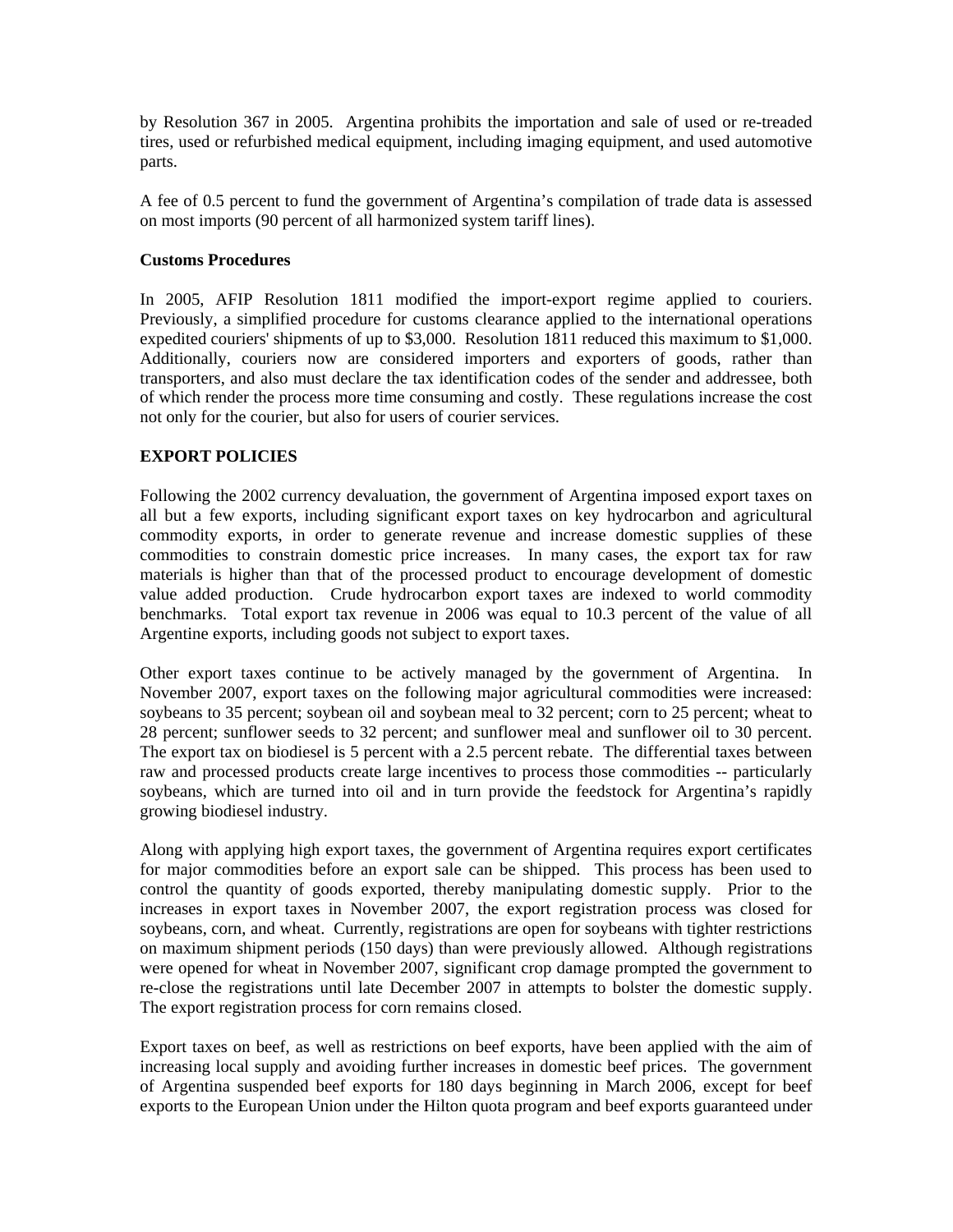bilateral agreements. Export taxes originally imposed in 2002 on boned cuts and heat-processed beef were increased from 5 percent to 15 percent. Starting in June 2006, the government began to ease the ban, establishing a cap (set by Resolutions 935 and 2104 in 2006, and 1420 in 2007) for monthly beef exports, until December 2007, of half of the monthly average of total export volumes during 2005. The limit was extended until March 31, 2008, pursuant to Resolution 24 of 2007, which also established that the government will allow exports of at least 40,000 tons per month.

Exporters may claim reimbursement for some domestically paid taxes, including value added tax (VAT) reimbursements. The average non-VAT export reimbursement rate is 5.2 percent of export value. The government eliminated some non-VAT reimbursements for food products (including milk and dairy products, and vegetable oils) in 2005 to influence domestic prices of those goods, and reinstated some in 2006.

# **STANDARDS, TESTING, LABELING, AND CERTIFICATION**

The government of Argentina banned import of all products of ruminant origin, including beef and lamb, from the United States after a case of Bovine Spongiform Encephalopathy (BSE) was discovered in Washington State in December 2003. The government of Argentina continues to ban imports of all beef and beef products from animals of all ages from the United States. World Organization for Animal Health (OIE) guidelines provide for scientifically-based conditions under which all beef and beef products from animals of any age can be safely traded. In May 2007, the OIE classified the United States as controlled risk for BSE. Argentina has not made any changes to bring its import requirements for beef and beef products from the United States since December 2003. The United States continues to engage with the relevant Argentine government agencies on the issue. The United States continues to engage with the relevant Argentine government agencies to open its market for all beef and beef products from the United States on the basis of the OIE guidelines and the OIE's classification of the United States as controlled risk for BSE. In August 2006, Argentina issued Resolution 315, in which it adopted OIE-consistent import requirements with regard to BSE for dairy products, bovine semen and embryos, hides and skins, and other similar products. Under OIE guidelines all these products are considered safe to trade from any country regardless of its BSE risk status.

Although Argentina accepts imports of some poultry products, including day-old chicks, Argentina continues to delay issuance of health certificates that would allow the resumption of imports of poultry meat and products from the United States. Argentina has banned imports of U.S. poultry products since 2002 as a result of an outbreak of Exotic Newcastle Disease.

In 2002, Resolution 816 established a framework for all agricultural product imports overseen by the Argentine Animal and Plant Inspection and Food Safety Agency (SENASA). This resolution authorizes SENASA to inspect those processing/packing plants that intend to export to Argentina. In 2006 and 2007, SENASA requested several plant inspections prior to issuance of import permits. The United States is currently seeking SENASA recognition of equivalency for the U.S system, rather than undergoing plant-by-plant inspections.

Argentina's Standards Institute (IRAM) aligns the bulk of Argentine standards with U.S. or European norms. Since Argentina began mandating compliance with new national safety certifications on a wide range of products in early 1998, U.S. exports of low-voltage electrical products (household appliance, electronics, and electrical materials), toys, covers for dangerous products, gas products, construction steel, personal protective equipment, bicycles and elevators have been negatively affected. Many U.S. exporters continue to find the procedures for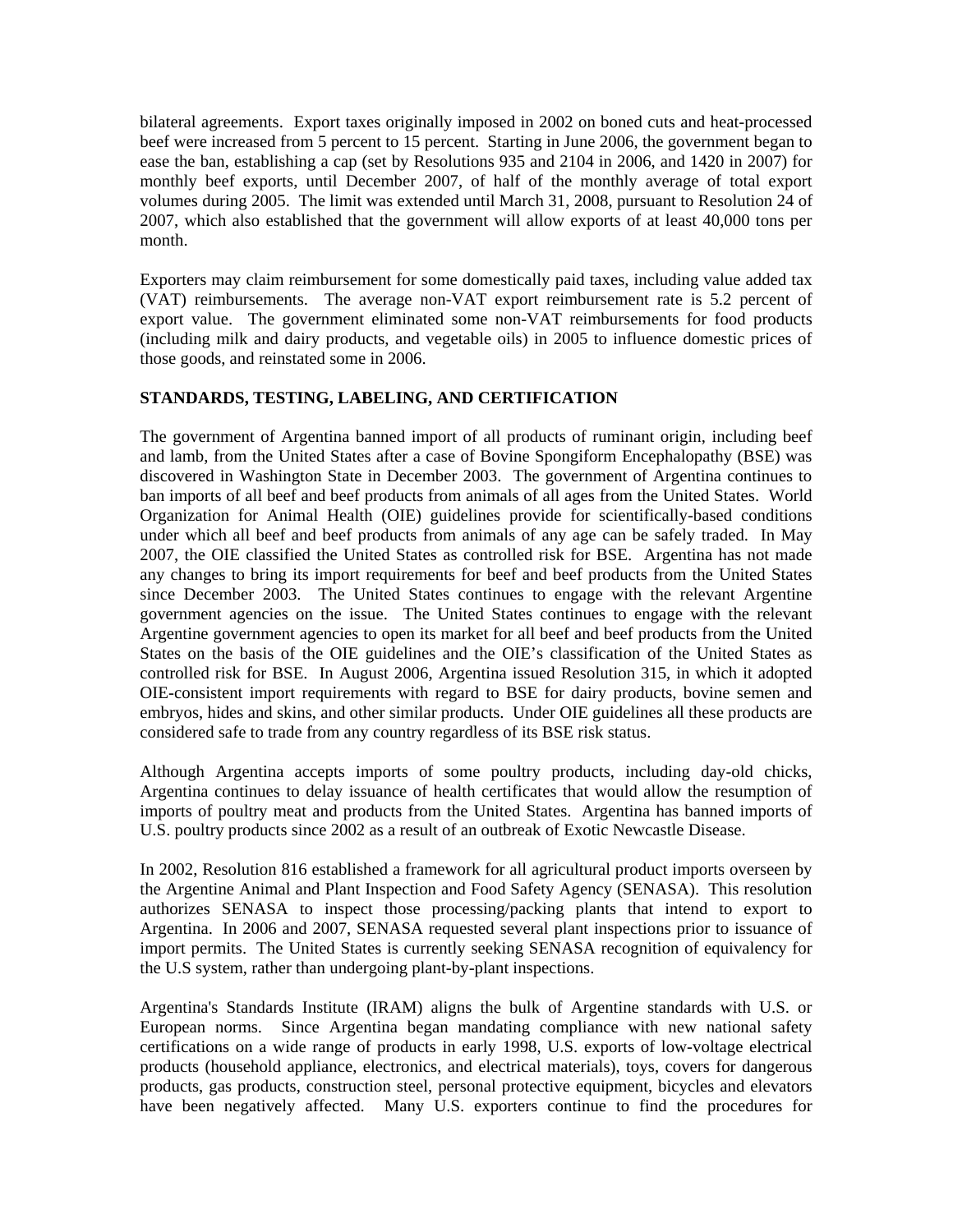compliance to be inconsistent, redundant, and nontransparent. Enforcement by Customs of a regulation mandating the use of a national standards with respect to plugs for low-voltage equipment, as established by IRAM rules 2073/2063, and Customs homologation required by the Secretariat of Communications to ensure that telecommunications and radio equipment meet regulatory requirements, can result in long delays and do not apply to domestic producers.

Regulations that require product testing can be cumbersome and costly for small and mediumsized U.S. companies. Argentina's certificate of origin regulations require separate certificates for each of the countries involved in manufacturing the various components of a final product.

In 2000, Resolution 287 established strict labeling requirements for footwear and textiles with respect to, *inter alia*, print size, attachment to the garment, and information contained (including country of origin and importer name). Importers complain that such requirements significantly delay import processing.

## **INTELLECTUAL PROPERTY RIGHTS (IPR) PROTECTION**

Argentina's lack of adequate and effective intellectual property protection remains a concern for the United States. Argentina has been on the Special 301 Priority Watch List since 1996. Although cooperation has improved between Argentina's enforcement authorities and the U.S. copyright industry, and the Argentine Customs authority has taken steps to improve enforcement, the United States encourages stronger IPR enforcement actions to combat the widespread availability of pirated and counterfeit products. Civil damages are nondeterrent and in criminal cases the judiciary is reluctant to impose deterrent penalties, such as prison sentences.

Argentine customs and other government authorities generally cooperate with U.S. industry efforts to stop shipments of pirated merchandise. In 2007, Argentine customs, in close collaboration with the private sector, instituted a program in which registered trademark owners are notified of imports using their trademarks. However, insufficient resources and slow court procedures have hampered the overall effectiveness of enforcement efforts. End user piracy of business software, motion picture piracy, and book piracy remains widespread. The legal framework regarding Internet piracy provides few incentives to investigate and punish those who post infringing materials.

Inadequate border controls further contribute to the regional circulation of pirated goods. Law 25986, passed in December 2004, prohibits the import or export of merchandise which violates intellectual property rights. However, Argentine customs authorities are still unable to detain merchandise based on the presumption of a violation, as regulations to implement this law have never been issued. In March 2007, the Executive branch proposed a modification to Law 25986 which would limit such intervention to copyrights and trademarks. This proposal has been approved by some congressional committees, but has not yet been considered by either full chamber of Congress.

#### **Patents**

The National Intellectual Property Institute (INPI) started to grant pharmaceutical patents in October 2000. Although issuance of pharmaceutical patents has been slow since that time, INPI took a number of steps to reduce the backlog, including the implementation in 2005 of fast-track procedures and opportunities in 2005 and 2007 for companies to prioritize their patent applications before INPI. The United States remains concerned about the lack of protection for the safety and efficacy data developed by pharmaceutical companies and required to be submitted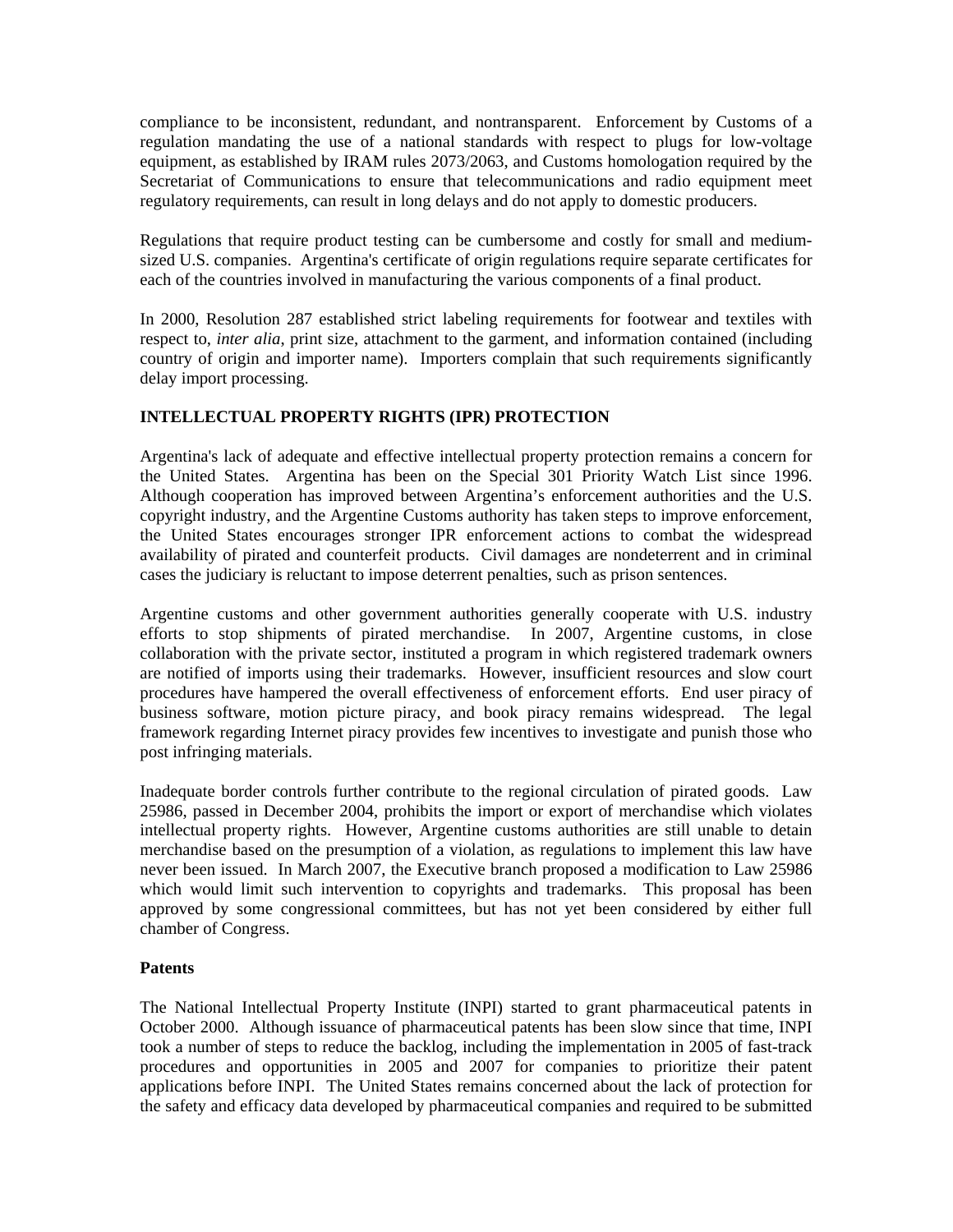to ANMAT (the Argentine equivalent of the U.S. Food and Drug Administration) for the approval of pharmaceutical products. Argentina amended its patent law in December 2003, as required by a May 2002 agreement between Argentina and the United States. The intention of the amendment was to provide protections for process patents and to ensure that preliminary injunctions were available in intellectual property court proceedings. However, the injunctive relief process has thus far been too slow to be an effective deterrent to patent.

## **Copyrights**

Argentina's copyright laws generally provide good protection, but copyright piracy remains a significant problem. Argentina ratified the World Intellectual Property Organization (WIPO) Copyright Treaty and the WIPO Performances and Phonograms Treaty in 1999, though some implementation issues remain. The government has yet to fully comply with an agreement with the U.S. private sector to eliminate unlicensed software used in government offices.

Enforcement of copyrights on recorded music, videos, books and computer software remains inconsistent. The International Intellectual Property Alliance estimates that the trade losses in 2007 were \$310.7 million, an increase from \$268 million in 2006.

#### **Biotechnology**

The United States and Argentina have been closely allied in the area of agricultural biotechnology, including as co-complainants in a WTO dispute challenging the EU moratorium on transgenic crops and in discussions on implementation of the Cartagena Biosafety Protocol. However, the Argentine government has not enforced an intellectual property regime to ensure that companies developing new biotechnology crops are reasonably compensated and guarantee future investment in agricultural biotechnology. Argentina currently produces approximately 47 million tons of soybeans from biotechnology seed, the vast majority of which, according to U.S. private sector estimates, are produced without payment to the U.S. owners of the technology. Efforts to rectify this situation have to date not borne fruit.

#### **SERVICES BARRIERS**

Argentina enacted broad liberalization in the services sector as part of its economic reform program in the 1990s, but some barriers still exist. In addition, restrictions regarding the showing, printing and dubbing of films add cost to U.S. exports, as does the practice of charging *ad valorem* customs duties on U.S. exports based on the estimated value of the copyrights in Argentina rather than solely on the value of the physical materials being imported, which is the WTO standard. In practice, companies temporarily import one copy of a film and produce multiples copies locally, which they claim increases the cost of exporting movies to Argentina.

Under the WTO General Agreements on Services (GATS), Argentina has committed to allow foreign suppliers of noninsurance financial services to establish all forms of commercial presence and has committed to provide market access and national treatment to foreign suppliers of noninsurance financial services. The only significant remaining barrier is the limit on lending for foreign bank branches based on local paid-in capital, as opposed to the parent bank's capital.

#### **Insurance**

In general, commercial presence of foreign insurance firms is permitted under the same conditions required for local firms. Law 20091, however, establishes that the branches or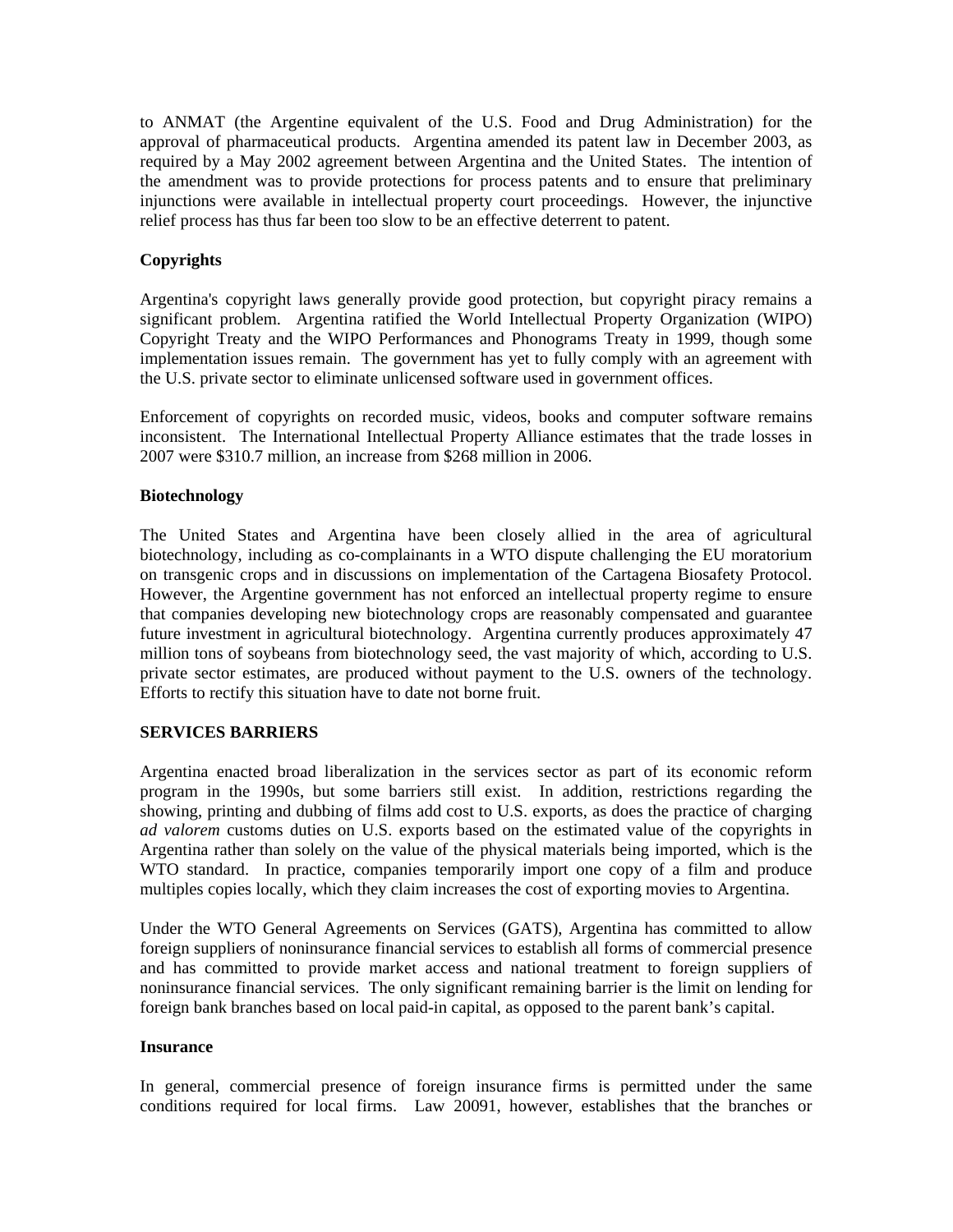agencies of foreign insurance firms will be authorized to perform insurance activities in Argentina only if there is reciprocity in the respective countries' laws. Argentine residents cannot acquire life, medical, or patrimony insurance abroad and foreign suppliers cannot publicize their services within Argentina.

There is also a restriction on foreign insurance firms insuring goods owned or used by the national, provincial, or municipal governments, independent agencies, and people or firms that were granted concessions. The insurance for such goods has to be engaged with local firms.

## **GOVERNMENT PROCUREMENT**

Law 25551 of 2001 establishes a national preference for local industry for most government purchases if the domestic supplier bid is no more than 5 percent to 7 percent (the latter figure for small or medium-sized businesses) higher than the foreign bid, and applies to tender offers by all government agencies, public utilities, and concessionaires. There is similar legislation at the provincial level, resulting in entry barriers for foreign firms.

Inland water shipping is reserved for Argentine flag carriers. Any foreign firm entering the market must nationalize vessels, pay high import duties, and follow strict local union regulations on nationality of the crew.

Argentina is not a signatory to the WTO Agreement on Government Procurement, but it is an observer to the WTO Committee on Government Procurement.

#### **INVESTMENT BARRIERS**

Brazil and Argentina's common automotive policy (Bilateral Automobile Pact), introduced in 2002 and modified in 2004 and 2006, significantly restricts bilateral trade in automobiles and automotive parts (Brazil may export tariff-free to Argentina up to \$195 of automotive products for every \$100 of the same it imports from Argentina). There is substantial U.S. investment in automobile manufacturing in Argentina, as well as significant imports of cars by U.S. companies from their U.S. affiliates in Brazil. These U.S. firms have optimized their regional production, in some cases through substantial investment in new Argentine production facilities, in line with evolving Bilateral Automobile Pact restrictions.

#### **Exchange and Capital Controls**

Hard currency export earnings, both from goods and services, must be cleared in the local foreign exchange market, with some exceptions. Time limits to fulfill this obligation range from approximately 180 days to 480 days for goods (depending on the goods involved) and 135 working days for services. For certain capital goods and situations where Argentine exports receive long-term financing not exceeding 6 years, Argentina exporters face more liberal time limits. The maximum foreign exchange clearance allowed for hydrocarbons exports is 30 percent of total revenues. There is no maximum for exports of certain minerals, re-exports of some temporary imports, and exports to Argentine foreign trade zones. Foreign currency earned through exports may be used for some foreign debt payments.

Argentina has expanded its capital control regime since 2003, with the stated goal of avoiding the potentially disruptive impact of large short-term capital flows on the nominal exchange rate. In June 2003, Argentina imposed a registration requirement for inflows and outflows of capital, and a 180 day minimum investment period. In May 2005, the government issued Presidential Decree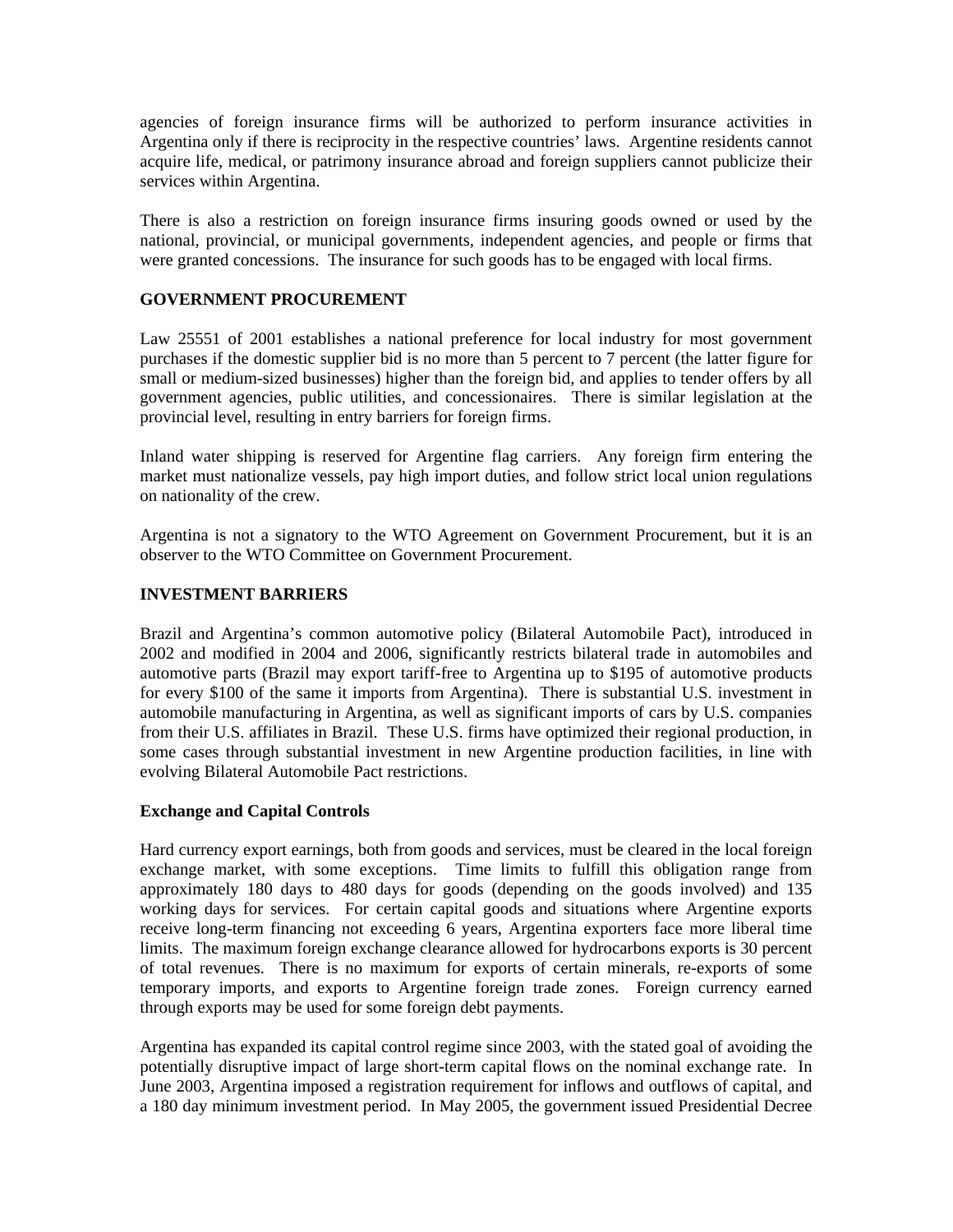616 and extended the minimum time period to 365 days. The Decree also expanded the registration requirement to include "all types of debt operations of residents that could imply a future foreign currency payment to nonresidents" and requires that all foreign debt of private Argentine residents, with the exception of trade finance and initial public debt offerings that bring foreign exchange into the market, must include provisions that the debt need not be repaid in less than 365 days.

The Ministry of Economy implemented Decree 616 through resolutions in 2005 and 2006 which imposed more restrictive controls on the following classes of inbound investments: inflows of foreign funds from private sector debt (excluding foreign trade and initial stock and bond issues); inflows for most fiduciary funds; inflows of nonresident funds that are destined for the holding of Argentine pesos or the purchase of private sector financial instruments (excluding foreign direct investment and the primary issuance of stocks and bonds); and investments in public sector securities purchased in the secondary market. These inflows are subject to three restrictions: (a) they may not be transferred out of the country for 365 days after their entry; (b) proceeds from foreign exchange transactions involving these investments must be paid into an account in the local financial system; and (c) 30 percent of the amount of such transactions must be deposited in a local financial entity for 365 days in an account that must be denominated in dollars and pay no interest. As of September 2006, a deposit is not required for capital inflows aimed to finance energy infrastructure works. Violations are subject to criminal prosecution. In October 2007, the Central Bank introduced new control measures, banning all foreign entities from participating in Central Bank initial public offerings; however, foreign firms may still trade Central Bank debt instruments on the secondary market.

## **Bilateral Investment Treaty**

Fifteen U.S. investors have submitted claims to investor-state arbitration under the United States-Argentina Bilateral Investment Treaty. Some of these cases claim that measures imposed by Argentina during the financial crisis that began in 2001 breached certain BIT obligations.

# **ELECTRONIC COMMERCE**

Argentina has a legal framework for digital signatures. The Digital Signature Law 25506 of 2001 was implemented by Presidential Decrees 2628 of 2002 and 724 of June 2006. Argentina has accepted digital signatures since early 2004, but requires that they are verified by a certified licensor. According to the U.S. private sector, this has facilitated transactions and its use has increased rapidly.

Since 2006, Decree 724 has allowed the Argentina government agencies to act as certified licensors and to issue certificates for government officials or private individuals, establishing conditions for use of digital signatures between public organizations and the community. The Decree also eliminated the requirement that each entity with the authority to certify digital signatures be backed by liability insurance. Argentina does not allow the use of electronically produced air waybills, limiting their ability to speed up customs processing and the growth of electronic commerce transactions.

Electronic invoicing became available in Argentina as of January 16, 2006, through the Federal Administration of Public Taxes (AFIP) Resolution 1956 of 2005. This new procedure allows replacement of the traditional paper invoice with an electronic one, which can be sent via the Internet. The resolution establishes eligibility requirements for companies to obtain authorization to use electronic invoicing, such as having appropriate information technology systems and